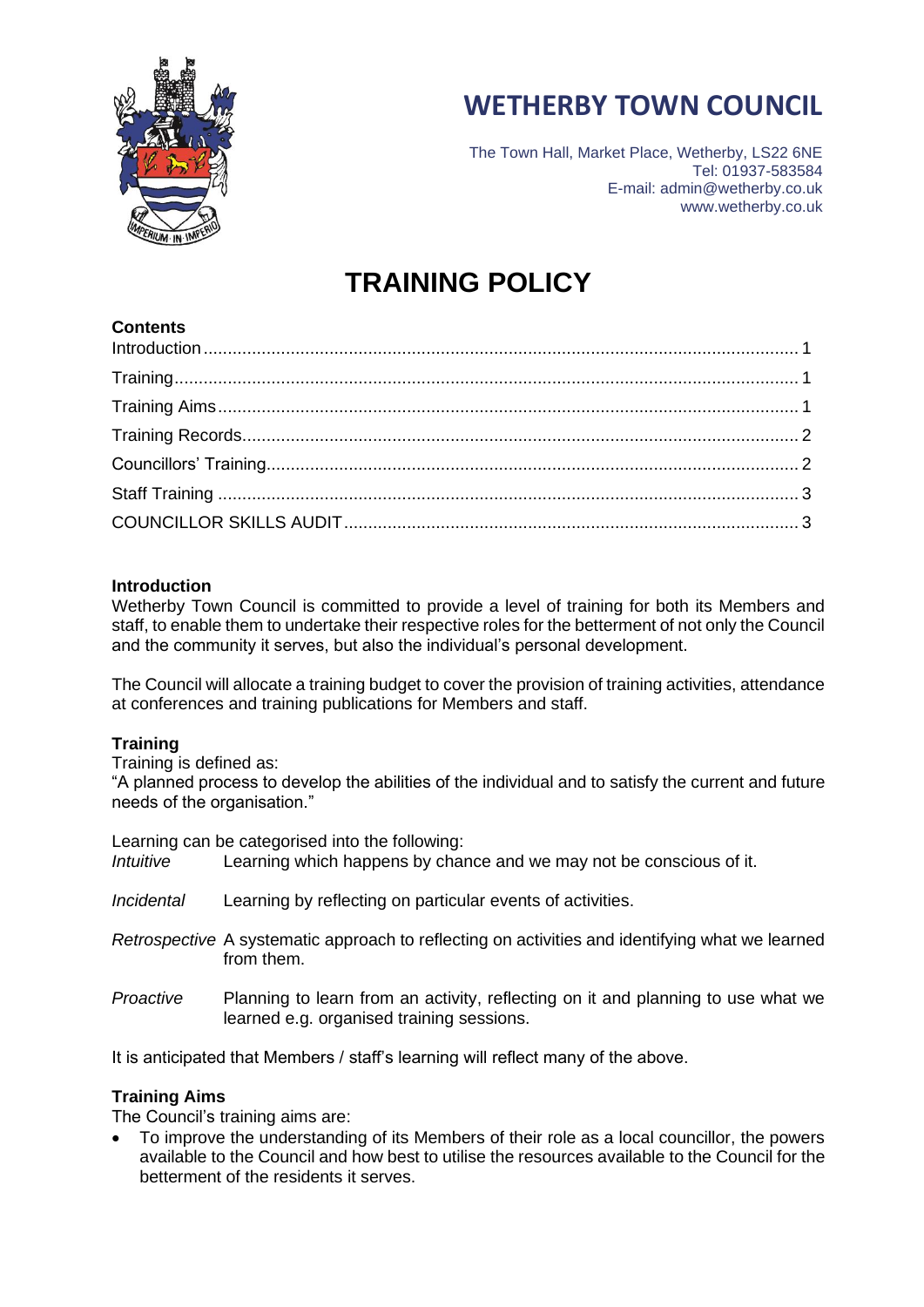- To provide the necessary training to its staff to ensure that they are able to safely and competently undertake their respective roles.
- To ensure an acceptable level of succession planning in order to:
	- a) Ensure the Council can operate effectively following local elections and potential changes to the Council membership.
	- b) Ensure the Council can continue to operate during times where staff may be unavailable (e.g. holidays, sickness, staff turnover etc).
- To assist the Council in obtaining Quality Parish Status.

## <span id="page-1-0"></span>**Training Records**

A record of training attended by all Members and staff will be kept by the Clerk.

<span id="page-1-1"></span>

| Training                                                                                        | Frequency                             |  |  |
|-------------------------------------------------------------------------------------------------|---------------------------------------|--|--|
| <b>Councillors' Training</b>                                                                    |                                       |  |  |
| Councillors are provided with a 'New Member's Induction Pack'                                   | On first<br>election<br>the<br>to     |  |  |
| following local council elections to receive a short training                                   | Council.                              |  |  |
| session from the Clerk as soon as practicable after election to                                 |                                       |  |  |
| the Council.                                                                                    |                                       |  |  |
| Councillors required to attend an 'Off to a Flying Start' training                              | Within first year of election         |  |  |
| event provided by Yorkshire Local Councils Associations within                                  | to the Council.                       |  |  |
| their first year of Office.                                                                     |                                       |  |  |
| This is specifically aimed at new councillors or councillors that                               |                                       |  |  |
| have done training previously but want to refresh their                                         |                                       |  |  |
| knowledge.                                                                                      |                                       |  |  |
| All Councillors encouraged to attend training events as                                         | Ongoing                               |  |  |
| appropriate to Members' and the Council's needs and                                             |                                       |  |  |
| responsibilities.                                                                               |                                       |  |  |
| See https://www.yorkshirelca.gov.uk/training-and-events.html                                    |                                       |  |  |
| for more information on current training opportunities.                                         |                                       |  |  |
| Councillors encouraged to complete a skills audit to identify                                   | Every 4 years.                        |  |  |
| training needs and assist with appointment to committees.                                       |                                       |  |  |
| Deputy Mayor to attend a 'Chairmanship Skills' training event                                   | During<br>term<br>Deputy<br>as        |  |  |
| provided by Yorkshire Local Councils Associations within their                                  | Mayor.                                |  |  |
| term of office (usually two years).                                                             |                                       |  |  |
| This examines the general principles of chairmanship, the                                       |                                       |  |  |
| importance of a good agenda, management of meetings,                                            |                                       |  |  |
| stimulating debate, managing councillors and the public and                                     |                                       |  |  |
| effective working with the clerk.                                                               |                                       |  |  |
| Chairs of Committees to attend a 'Chairmanship Skills' training                                 | Within first sixth months of          |  |  |
| event provided by Yorkshire Local Councils Associations within                                  | election as the Chair of one          |  |  |
| the first six months of their term of office.                                                   | of<br>the<br>Council's<br>Committees. |  |  |
|                                                                                                 |                                       |  |  |
| Councillors wishing to become the Chair of a Committee are                                      | Ad hoc.                               |  |  |
| encouraged to attend a 'Chairmanship Skills' training event                                     |                                       |  |  |
| provided by Yorkshire Local Councils Associations prior to their<br>first election to the role. |                                       |  |  |
|                                                                                                 |                                       |  |  |

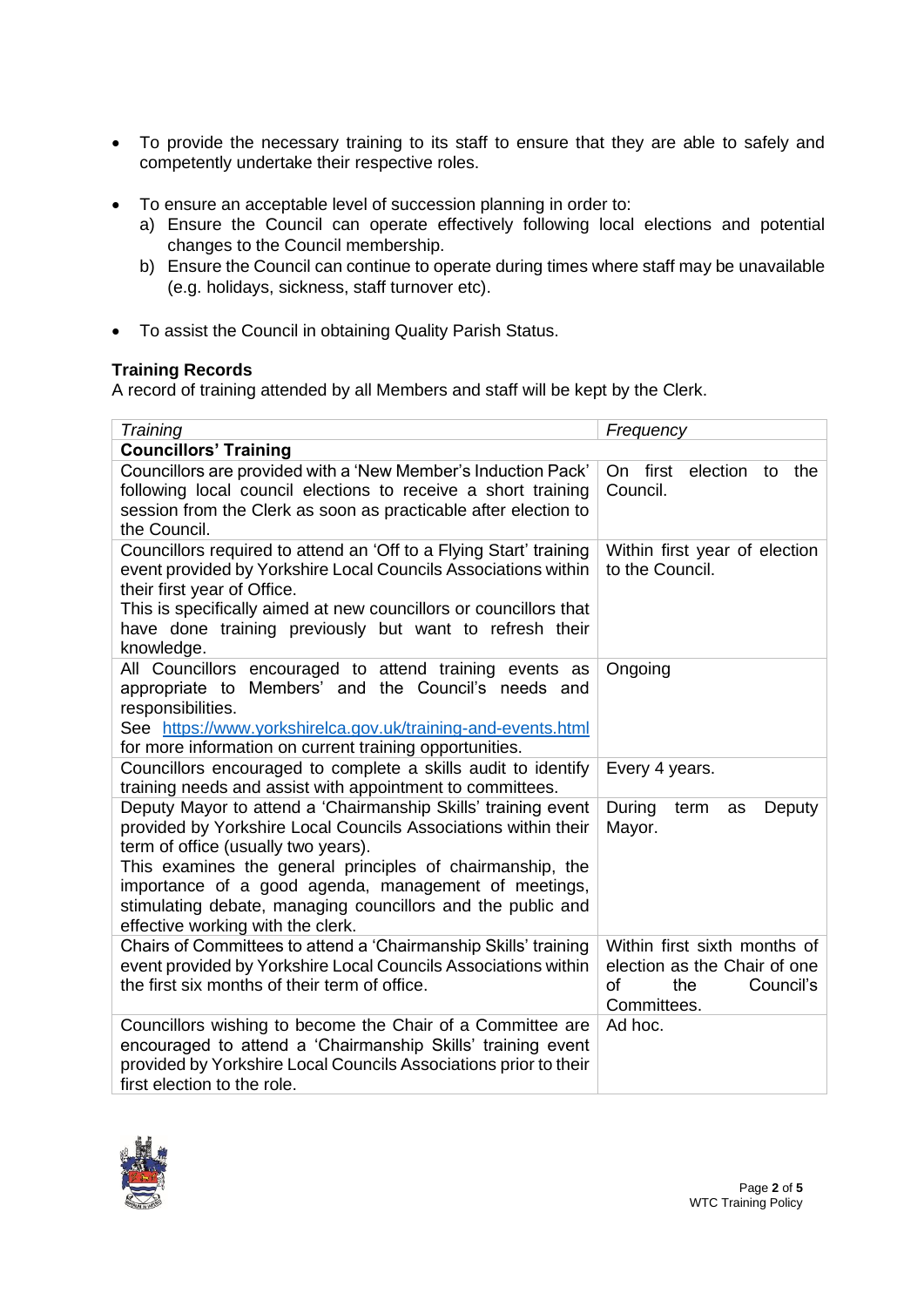<span id="page-2-0"></span>

| Training                                                                                                                                                         | Frequency                   |  |  |  |  |
|------------------------------------------------------------------------------------------------------------------------------------------------------------------|-----------------------------|--|--|--|--|
| <b>Staff Training</b>                                                                                                                                            |                             |  |  |  |  |
| All new staff to undertake Induction Training, to include:                                                                                                       | As and when required.       |  |  |  |  |
| A general health and safety overview.                                                                                                                            |                             |  |  |  |  |
| Who's who at the Council.                                                                                                                                        |                             |  |  |  |  |
| Overview of the Council.                                                                                                                                         |                             |  |  |  |  |
| Role specific site tours (e.g. green spaces or Town Hall).                                                                                                       |                             |  |  |  |  |
| Role specific requirements.                                                                                                                                      |                             |  |  |  |  |
| All staff to undertake appraisals to identify and plan training                                                                                                  | Annually.                   |  |  |  |  |
| needs.                                                                                                                                                           |                             |  |  |  |  |
| All staff to be 'First Aid at Work' qualified.                                                                                                                   | Renewal every three years.  |  |  |  |  |
| All staff to receive general health and safety briefings from                                                                                                    | Every three years.          |  |  |  |  |
| Council's H&S support provider.                                                                                                                                  |                             |  |  |  |  |
| All staff to receive safeguarding training and be required to sign                                                                                               | Every three years.          |  |  |  |  |
| to acknowledge receipt of the Council's Policy for the                                                                                                           |                             |  |  |  |  |
| Protection and Safeguarding of Children and Adults at Risk.                                                                                                      |                             |  |  |  |  |
| All office-based staff encouraged to undertake the Introduction                                                                                                  | Ongoing.                    |  |  |  |  |
| to Local Council Administration course.                                                                                                                          |                             |  |  |  |  |
| Town Hall staff to receive fire marshall training within three                                                                                                   | Renewal every three years.  |  |  |  |  |
| months of appointment.                                                                                                                                           |                             |  |  |  |  |
| Manual workers to undertake manual handling training.                                                                                                            | Renewal every three years.  |  |  |  |  |
| Drivers of Town Council vehicles to undertake a 'Driving For                                                                                                     | Within<br>months<br>6<br>0f |  |  |  |  |
| <b>Work Awareness Course'.</b>                                                                                                                                   | appointment.                |  |  |  |  |
| Grounds maintenance staff to undertake training specific to                                                                                                      | appointment<br>On<br>and    |  |  |  |  |
| their role requirements e.g. use of strimmers / mowers and                                                                                                       | renewal as required.        |  |  |  |  |
| other machinery.                                                                                                                                                 |                             |  |  |  |  |
| All staff encouraged to attend training relevant to their                                                                                                        |                             |  |  |  |  |
| individual posts, e.g.: cemetery maintenance.<br>the contract of the contract of the contract of the contract of the contract of the contract of the contract of |                             |  |  |  |  |

<span id="page-2-1"></span>**This policy was prepared by Iona Taylor, Town Clerk.** 

**Signed: .................................................................................**

**Date: .................................................................................**

**This policy was adopted by Wetherby Town Council on 4th May 2021.** 

**Signed: ..................................................................... (Chair)**

**Date: ............................................................................................**

**This policy was subsequently reviewed, and approved without amendment by the Town Council on:** 

| Date: | <b>Signed by Chairman:</b> |
|-------|----------------------------|
|       |                            |
|       |                            |
|       |                            |
|       |                            |
|       |                            |
|       |                            |

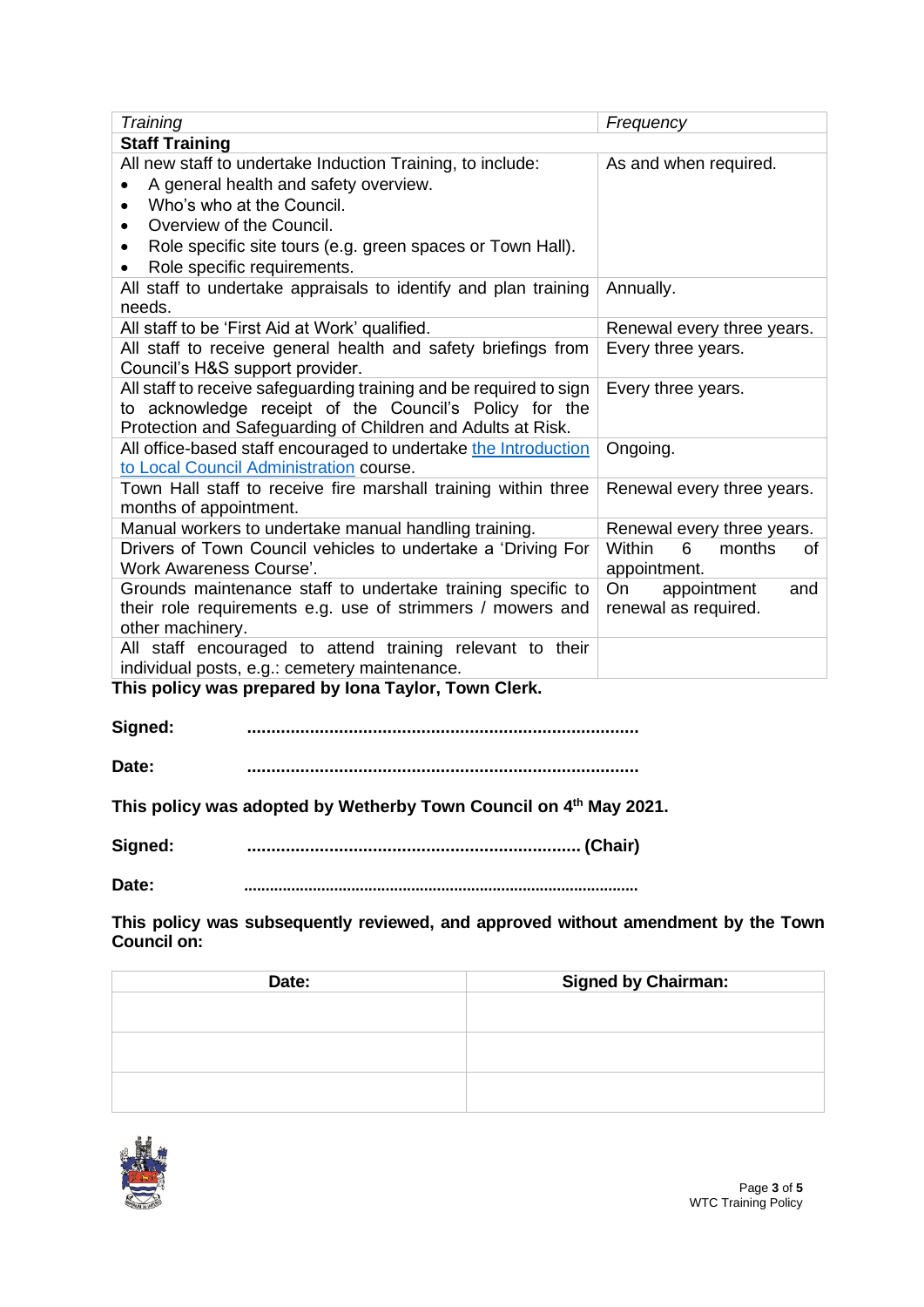# **COUNCILLOR SKILLS AUDIT**

A skills audit is used to assess the level of expertise across a range of areas and to identify and focus on which skills need to be developed.

It is not an opportunity to focus on areas of interest, although it may be that skills held relate to these.

| Understanding and/or experience of:<br><b>Town Council</b><br><b>Local Government</b><br><b>Civil Service</b><br><b>Private Sector Business</b><br><b>Professional Skills / Background</b><br>Experience of chairing board/committee meetings<br>Experience of professional leadership.<br>ΙT<br>Health & Safety<br><b>Strategic Planning</b><br>Marketing and publicity.<br>Sales (retail or other).<br>Legal (please give details of specific area of expertise)<br>Training received: (please give details of specific area of training or qualifications held)<br><b>Personal Skills</b><br>IT – using a computer or mobile device, sending e-mails, working with<br>documents<br>Public speaking.<br><b>Communications skills.</b><br>Good listener.<br>Empathy<br>Adaptable to change / new ideas.<br>Ability to work with a wide range of people.<br><b>General</b><br>What a Town Council does / can legally provide and is responsible for?<br>What Leeds City Council provides and is responsible for?<br>Website maintenance / construction.<br>Proof reading | <b>Experience and skills:</b>                     | Level of experience<br>/ skill (rate on scale<br>of 1(none) to 5<br>(extensive)) |                |   |   |   |
|--------------------------------------------------------------------------------------------------------------------------------------------------------------------------------------------------------------------------------------------------------------------------------------------------------------------------------------------------------------------------------------------------------------------------------------------------------------------------------------------------------------------------------------------------------------------------------------------------------------------------------------------------------------------------------------------------------------------------------------------------------------------------------------------------------------------------------------------------------------------------------------------------------------------------------------------------------------------------------------------------------------------------------------------------------------------------|---------------------------------------------------|----------------------------------------------------------------------------------|----------------|---|---|---|
|                                                                                                                                                                                                                                                                                                                                                                                                                                                                                                                                                                                                                                                                                                                                                                                                                                                                                                                                                                                                                                                                          |                                                   | 1                                                                                | $\overline{2}$ | 3 | 4 | 5 |
|                                                                                                                                                                                                                                                                                                                                                                                                                                                                                                                                                                                                                                                                                                                                                                                                                                                                                                                                                                                                                                                                          |                                                   |                                                                                  |                |   |   |   |
|                                                                                                                                                                                                                                                                                                                                                                                                                                                                                                                                                                                                                                                                                                                                                                                                                                                                                                                                                                                                                                                                          |                                                   |                                                                                  |                |   |   |   |
|                                                                                                                                                                                                                                                                                                                                                                                                                                                                                                                                                                                                                                                                                                                                                                                                                                                                                                                                                                                                                                                                          |                                                   |                                                                                  |                |   |   |   |
|                                                                                                                                                                                                                                                                                                                                                                                                                                                                                                                                                                                                                                                                                                                                                                                                                                                                                                                                                                                                                                                                          |                                                   |                                                                                  |                |   |   |   |
|                                                                                                                                                                                                                                                                                                                                                                                                                                                                                                                                                                                                                                                                                                                                                                                                                                                                                                                                                                                                                                                                          |                                                   |                                                                                  |                |   |   |   |
|                                                                                                                                                                                                                                                                                                                                                                                                                                                                                                                                                                                                                                                                                                                                                                                                                                                                                                                                                                                                                                                                          |                                                   |                                                                                  |                |   |   |   |
|                                                                                                                                                                                                                                                                                                                                                                                                                                                                                                                                                                                                                                                                                                                                                                                                                                                                                                                                                                                                                                                                          |                                                   |                                                                                  |                |   |   |   |
|                                                                                                                                                                                                                                                                                                                                                                                                                                                                                                                                                                                                                                                                                                                                                                                                                                                                                                                                                                                                                                                                          |                                                   |                                                                                  |                |   |   |   |
|                                                                                                                                                                                                                                                                                                                                                                                                                                                                                                                                                                                                                                                                                                                                                                                                                                                                                                                                                                                                                                                                          |                                                   |                                                                                  |                |   |   |   |
|                                                                                                                                                                                                                                                                                                                                                                                                                                                                                                                                                                                                                                                                                                                                                                                                                                                                                                                                                                                                                                                                          |                                                   |                                                                                  |                |   |   |   |
|                                                                                                                                                                                                                                                                                                                                                                                                                                                                                                                                                                                                                                                                                                                                                                                                                                                                                                                                                                                                                                                                          |                                                   |                                                                                  |                |   |   |   |
|                                                                                                                                                                                                                                                                                                                                                                                                                                                                                                                                                                                                                                                                                                                                                                                                                                                                                                                                                                                                                                                                          |                                                   |                                                                                  |                |   |   |   |
|                                                                                                                                                                                                                                                                                                                                                                                                                                                                                                                                                                                                                                                                                                                                                                                                                                                                                                                                                                                                                                                                          |                                                   |                                                                                  |                |   |   |   |
|                                                                                                                                                                                                                                                                                                                                                                                                                                                                                                                                                                                                                                                                                                                                                                                                                                                                                                                                                                                                                                                                          |                                                   |                                                                                  |                |   |   |   |
|                                                                                                                                                                                                                                                                                                                                                                                                                                                                                                                                                                                                                                                                                                                                                                                                                                                                                                                                                                                                                                                                          |                                                   |                                                                                  |                |   |   |   |
|                                                                                                                                                                                                                                                                                                                                                                                                                                                                                                                                                                                                                                                                                                                                                                                                                                                                                                                                                                                                                                                                          |                                                   |                                                                                  |                |   |   |   |
|                                                                                                                                                                                                                                                                                                                                                                                                                                                                                                                                                                                                                                                                                                                                                                                                                                                                                                                                                                                                                                                                          |                                                   |                                                                                  |                |   |   |   |
|                                                                                                                                                                                                                                                                                                                                                                                                                                                                                                                                                                                                                                                                                                                                                                                                                                                                                                                                                                                                                                                                          |                                                   |                                                                                  |                |   |   |   |
|                                                                                                                                                                                                                                                                                                                                                                                                                                                                                                                                                                                                                                                                                                                                                                                                                                                                                                                                                                                                                                                                          |                                                   |                                                                                  |                |   |   |   |
|                                                                                                                                                                                                                                                                                                                                                                                                                                                                                                                                                                                                                                                                                                                                                                                                                                                                                                                                                                                                                                                                          |                                                   |                                                                                  |                |   |   |   |
|                                                                                                                                                                                                                                                                                                                                                                                                                                                                                                                                                                                                                                                                                                                                                                                                                                                                                                                                                                                                                                                                          |                                                   |                                                                                  |                |   |   |   |
|                                                                                                                                                                                                                                                                                                                                                                                                                                                                                                                                                                                                                                                                                                                                                                                                                                                                                                                                                                                                                                                                          |                                                   |                                                                                  |                |   |   |   |
|                                                                                                                                                                                                                                                                                                                                                                                                                                                                                                                                                                                                                                                                                                                                                                                                                                                                                                                                                                                                                                                                          |                                                   |                                                                                  |                |   |   |   |
|                                                                                                                                                                                                                                                                                                                                                                                                                                                                                                                                                                                                                                                                                                                                                                                                                                                                                                                                                                                                                                                                          |                                                   |                                                                                  |                |   |   |   |
|                                                                                                                                                                                                                                                                                                                                                                                                                                                                                                                                                                                                                                                                                                                                                                                                                                                                                                                                                                                                                                                                          |                                                   |                                                                                  |                |   |   |   |
|                                                                                                                                                                                                                                                                                                                                                                                                                                                                                                                                                                                                                                                                                                                                                                                                                                                                                                                                                                                                                                                                          |                                                   |                                                                                  |                |   |   |   |
|                                                                                                                                                                                                                                                                                                                                                                                                                                                                                                                                                                                                                                                                                                                                                                                                                                                                                                                                                                                                                                                                          |                                                   |                                                                                  |                |   |   |   |
|                                                                                                                                                                                                                                                                                                                                                                                                                                                                                                                                                                                                                                                                                                                                                                                                                                                                                                                                                                                                                                                                          |                                                   |                                                                                  |                |   |   |   |
|                                                                                                                                                                                                                                                                                                                                                                                                                                                                                                                                                                                                                                                                                                                                                                                                                                                                                                                                                                                                                                                                          |                                                   |                                                                                  |                |   |   |   |
|                                                                                                                                                                                                                                                                                                                                                                                                                                                                                                                                                                                                                                                                                                                                                                                                                                                                                                                                                                                                                                                                          | Minute taking.                                    |                                                                                  |                |   |   |   |
| Social media management.                                                                                                                                                                                                                                                                                                                                                                                                                                                                                                                                                                                                                                                                                                                                                                                                                                                                                                                                                                                                                                                 |                                                   |                                                                                  |                |   |   |   |
| Engagement techniques.                                                                                                                                                                                                                                                                                                                                                                                                                                                                                                                                                                                                                                                                                                                                                                                                                                                                                                                                                                                                                                                   |                                                   |                                                                                  |                |   |   |   |
| Highways / Traffic management.                                                                                                                                                                                                                                                                                                                                                                                                                                                                                                                                                                                                                                                                                                                                                                                                                                                                                                                                                                                                                                           |                                                   |                                                                                  |                |   |   |   |
|                                                                                                                                                                                                                                                                                                                                                                                                                                                                                                                                                                                                                                                                                                                                                                                                                                                                                                                                                                                                                                                                          |                                                   |                                                                                  |                |   |   |   |
| Knowledge of environmental issues.                                                                                                                                                                                                                                                                                                                                                                                                                                                                                                                                                                                                                                                                                                                                                                                                                                                                                                                                                                                                                                       | Connections with / knowledge of community groups. |                                                                                  |                |   |   |   |